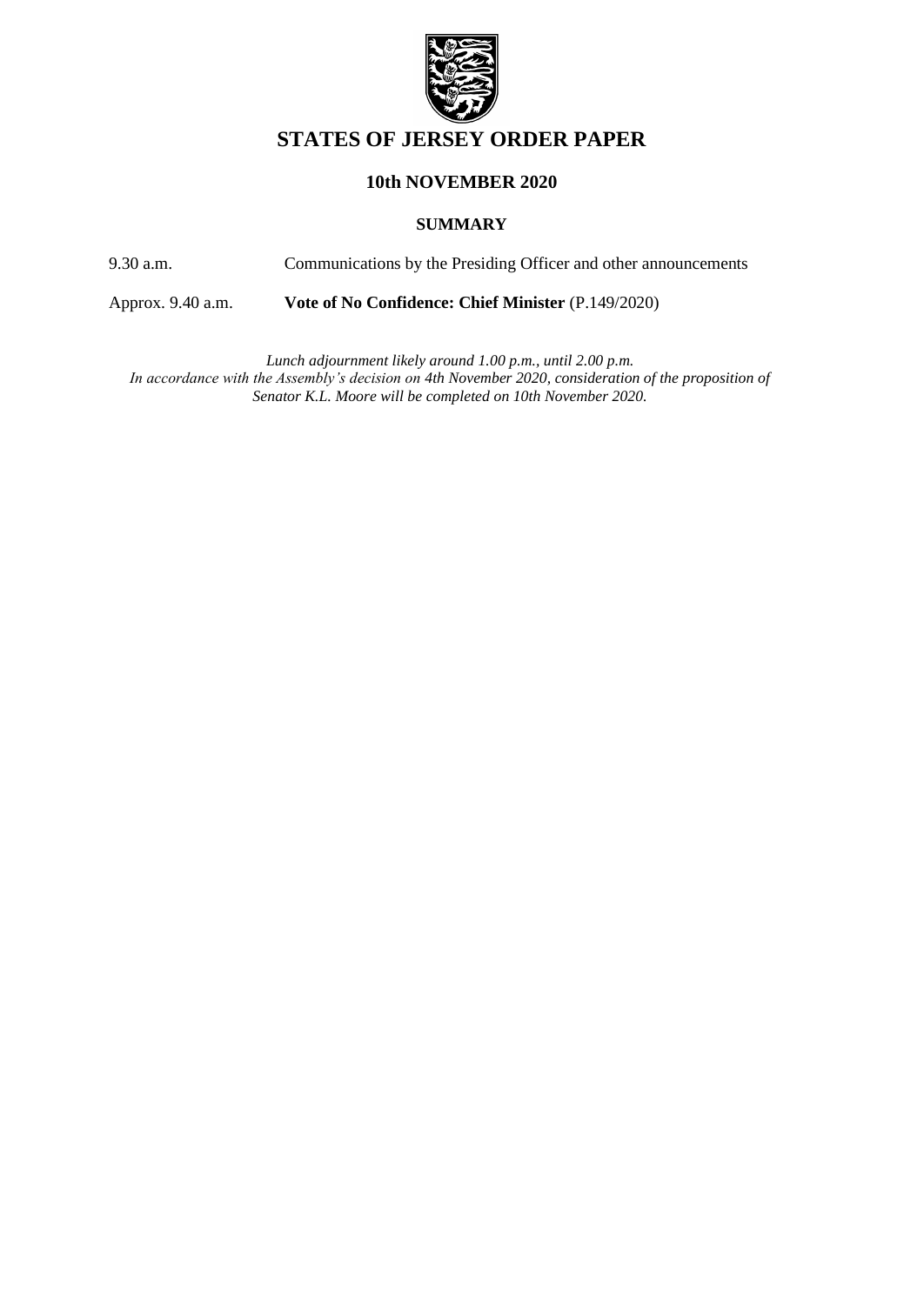

# **STATES OF JERSEY ORDER PAPER**

#### **10th NOVEMBER 2020**

## **A. COMMUNICATIONS BY THE PRESIDING OFFICER**

#### **L. PUBLIC BUSINESS**

[Vote of No Confidence: Chief Minister.](https://statesassembly.gov.je/AssemblyPropositions/2020/P.149-2020%20Vote%20of%20No%20Confidence%20-%20Chief%20Minister.pdf) [Lodged: 2nd November 2020,](https://statesassembly.gov.je/AssemblyPropositions/2020/P.149-2020%20Vote%20of%20No%20Confidence%20-%20Chief%20Minister.pdf) *Senator K.L. Moore.* [P.149/2020.](https://statesassembly.gov.je/AssemblyPropositions/2020/P.149-2020%20Vote%20of%20No%20Confidence%20-%20Chief%20Minister.pdf)

#### **DR. M. EGAN Greffier of the States**

9th November 2020

**Note –**

**In accordance with the Assembly's decision on 4th November 2020, consideration of the proposition of Senator K.L. Moore will be completed on 10th November 2020.**